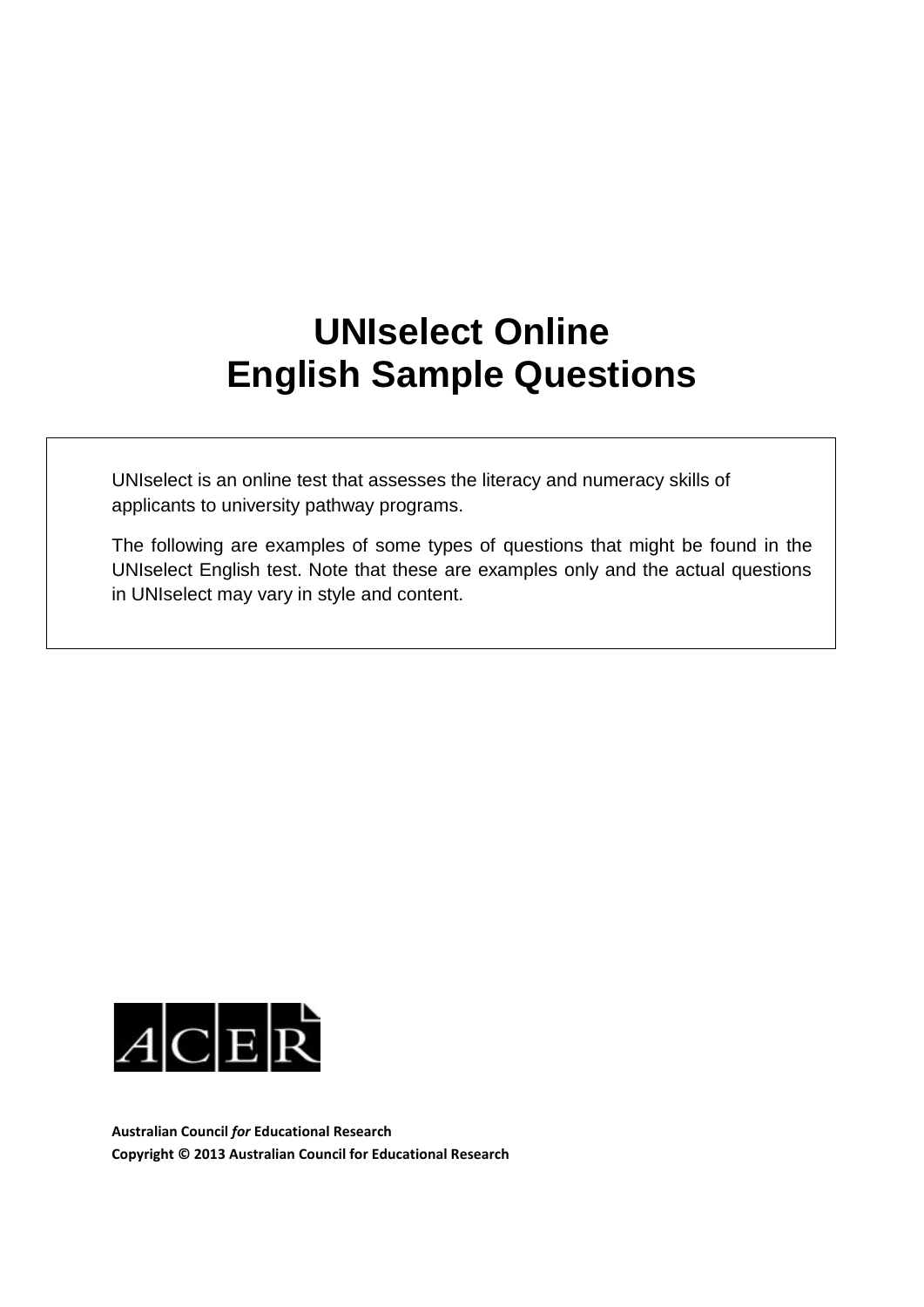*Choose the best word to complete this sentence.*

- 1. The team's supporters were when their team received the trophy.
	- A. upset
	- B. angry
	- C. jubilant
	- D. uninterested

## *Choose the correct part of speech for each highlighted word.*

My cat's name is Felix. I named my cat Felix after a popular cartoon character that was created in the early 1900s. Felix is an **active** cat and likes to play around the house.

- 2. The word *active* in *Felix is an active cat* is
	- A. a verb.
	- B. a noun.
	- C. an adverb.
	- D. an adjective.
- 3. Which sentence contains an ERROR in punctuation?
	- A. "I feel at home at the summit," he said to a friend.
	- B. "What should you pack when climbing a big mountain," asked his friend.
	- C. He thoroughly enjoyed climbing mountains; each climb felt like a new adventure.
	- D. When he reached the top he was exhausted, but decided to climb straight back down anyway.
- 4. Which of the following sentences indicates an action happening in the present?
	- A. Steven is slicing the carrots.
	- B. Steven will slice the carrots.
	- C. Steven didn't slice the carrots.
	- D. Steven shouldn't have sliced the carrots.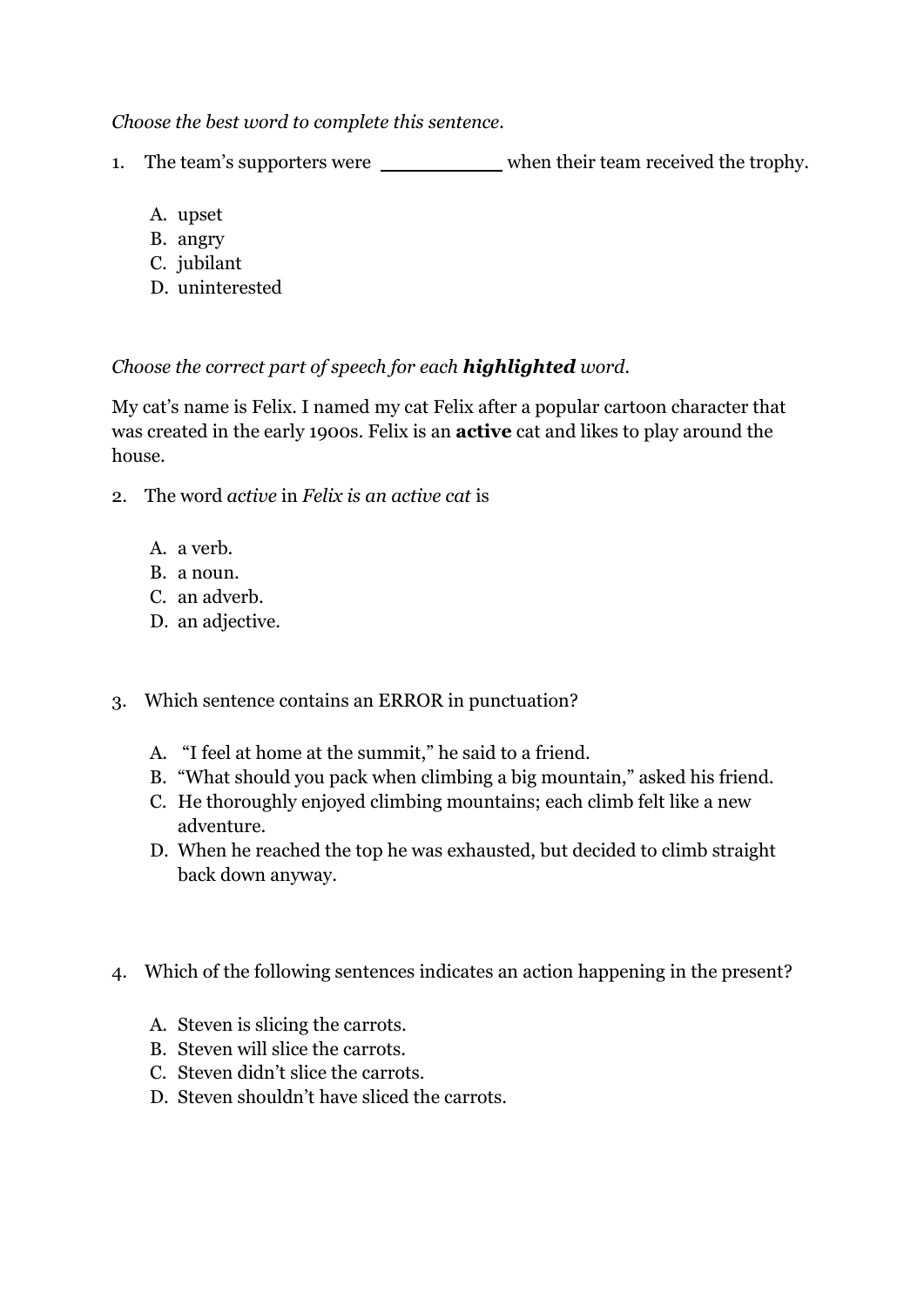## *Borrowing Books*

The habit of reading is one of the greatest resources of mankind; and we enjoy reading books that belong to us much more than if they are borrowed. A borrowed book is like a guest in the house; it must be treated with great care, with a certain considerate formality. You must see that it sustains no damage; it must not suffer while under your roof. You cannot leave it carelessly, you cannot mark it, you cannot turn down the pages, you cannot use it familiarly. And then, some day, although this is seldom done, you really ought to return it.

- 5. When the author describes a borrowed book as *like a guest in the house* he is suggesting
	- A. they are expensive.
	- B. he will keep it forever.
	- C. it should be shown respect.
	- D. it shouldn't be allowed into the house.
- 6. The author would most likely
	- A. never read his own books.
	- B. treat his own books carefully.
	- C. leave his own books lying around the house.
	- D. lend his own books out to as many people as possible.